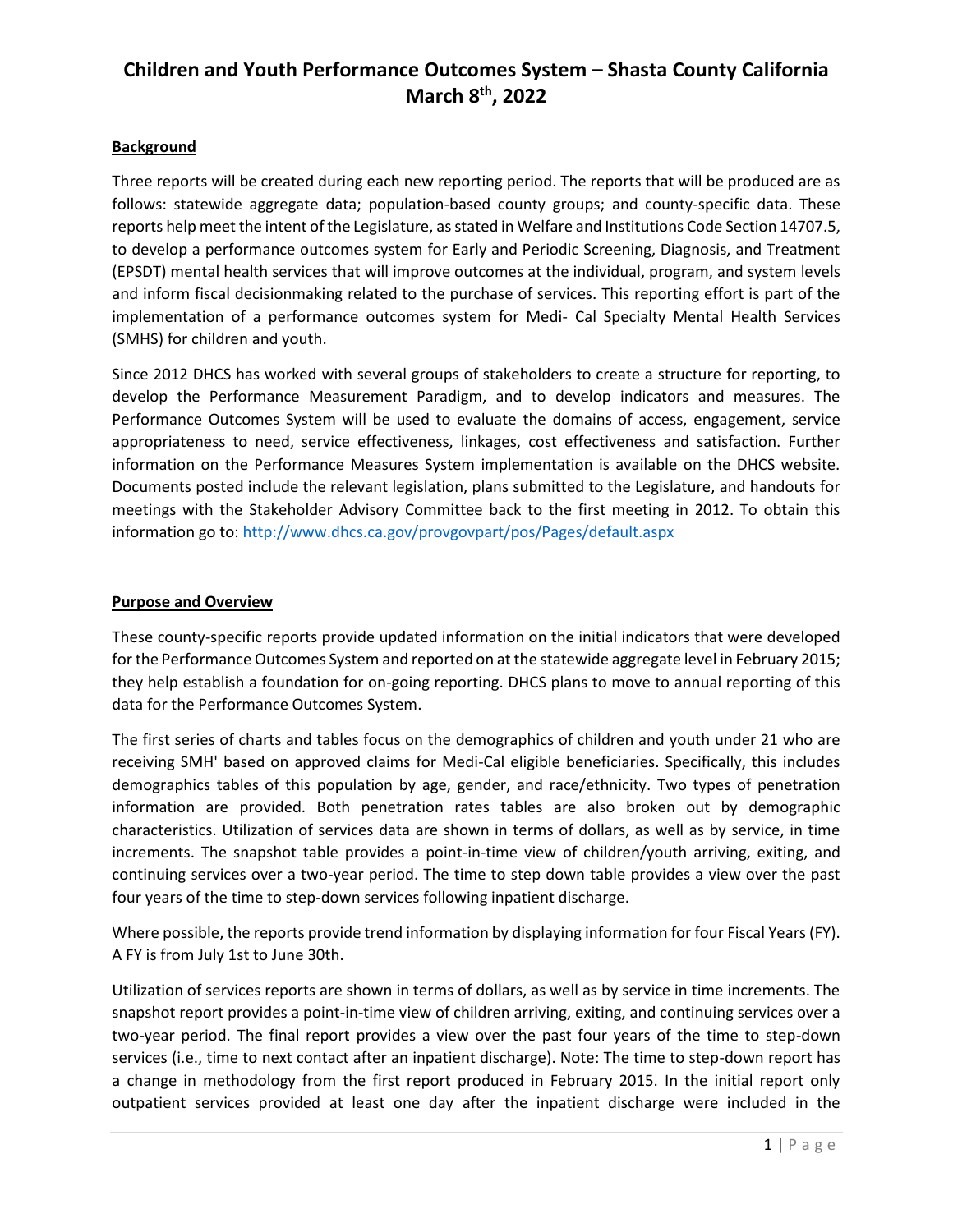calculations. On subsequent reports, any outpatient service that occurs on or after the inpatient discharge is included in the analysis.

### **Definitions**

**Population** - Beneficiaries with approved services adjudicated through the Short Doyle/Medi-Cal II claiming system that were:

• Age 20 or younger during the approved date of service on the claim.

#### **Data Sources**:

- •Short-Doyle/Medi-Cal II (SD/MC II) claims with dates of service in 2015 to 2020.
- Medi-Cal Eligibility Data System (MEDS) data from the Management Information System/Decision Support System (MIS/DSS) 2015 to 2020.

#### **Additional Information**

The Measures Catalog is the companion document for these reports and provides the methodology and definitions for the measures. Each measure is defined, and the numerator and denominator used to develop the metrics are provided with relevant notes and additional references.

The Measures Catalog may be found at: [https://www.dhcs.ca.gov/services/MH/Documents/POS\\_MeasuresCatalog\\_Sept2016.pdf](https://www.dhcs.ca.gov/services/MH/Documents/POS_MeasuresCatalog_Sept2016.pdf)

#### **Report Interpretation**

\*County-specific findings may be interpreted alongside the POS statewide and population-based report findings.

\*New Age Methodology for Identifying Children under 21 (POS reports posted after to  $7/1/17$ ): Beneficiaries that were under the age of 21 for the entire fiscal year (their age was less than 21 as of June 30th of the reported fiscal year).

\*The penetration rates reported here were calculated using a different methodology than that used by the External Quality Review Organization (EQRO). For the POS, the penetration rate is calculated by taking the total number of youth who received one or more SMHS' in a FY and dividing that by the total number of Medi-Cal eligible youth for that FY. This methodology results in lower penetration rates as compared to the EQRO rates, but it does so across the board so that all counties and the state will be similarly impacted. Penetration rates provide a measure of initial contact with the specialty mental health system.

\*The engagement rates are calculated similarly to penetration rates but are intended to measure ongoing engagement with the specialty mental health system. The engagement rate is calculated by taking the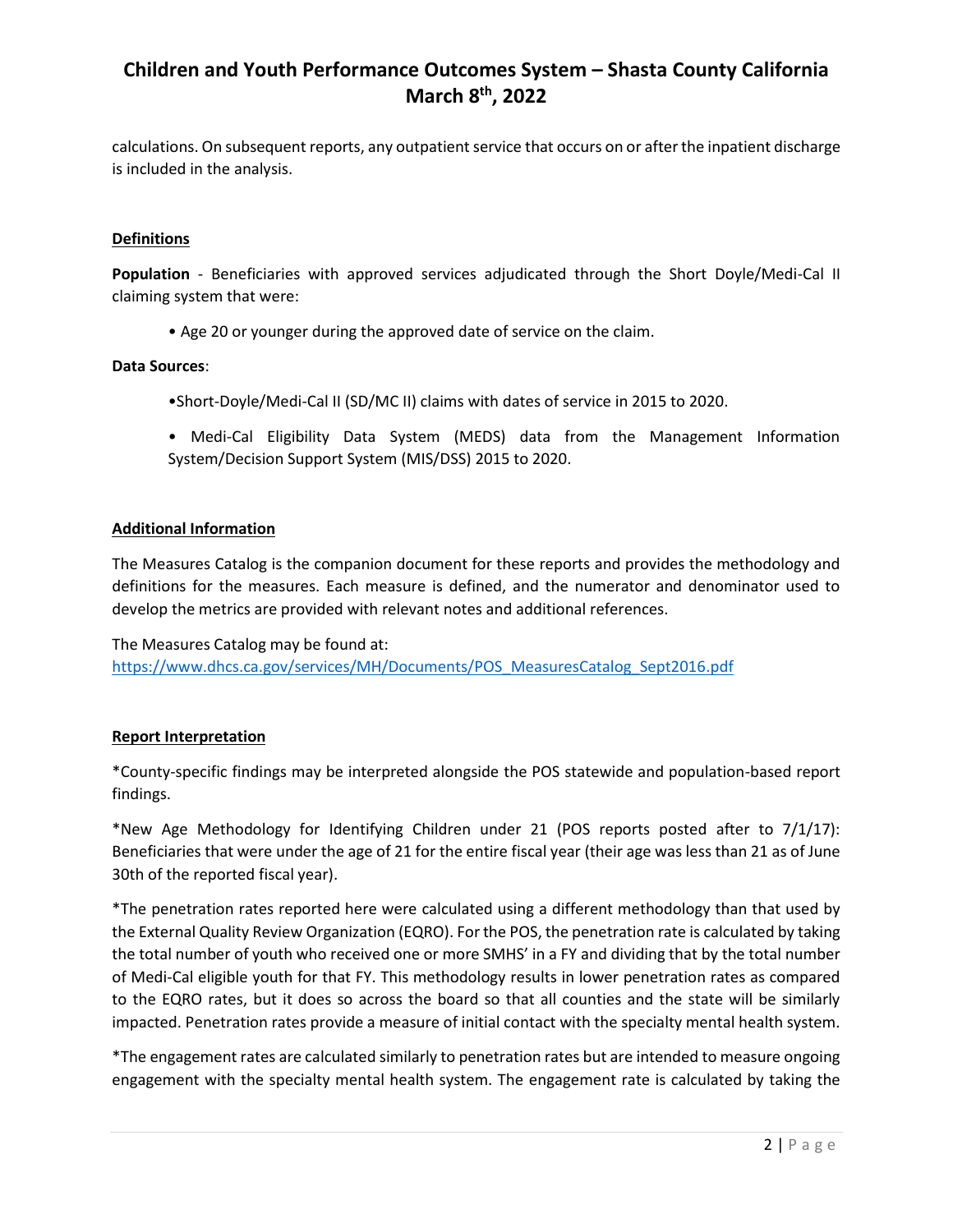total number of youth who received five or more SMHS' in a FY and dividing that by the total number of Medi-Cal eligible youth for that FY.

\*The snapshot report provides a point-in-time look at children and youth's movement through the SMHS system. The report uses six general categories to classify if a youth is entering, exiting, continuing services, or a combination of these categories (e.g., arriving and exiting). Eventually the snapshot data will be used along with measures of service effectiveness to identify whether youth are improving as a result of receiving services from the time they first arrived in the system to when they exit the system. This methodology was adapted from the California Mental Health and Substance Use System Needs Assessment (2012). More information on the original methodology can be found here: [http://www.dhcs.ca.gov/provgovpart/pos/Pages/Performance-Outcomes-System-Reports-and-](http://www.dhcs.ca.gov/provgovpart/pos/Pages/Performance-Outcomes-System-Reports-and-Measures-Catalog.aspx)[Measures-Catalog.aspx](http://www.dhcs.ca.gov/provgovpart/pos/Pages/Performance-Outcomes-System-Reports-and-Measures-Catalog.aspx)

\*The psychiatric emergency services/hospital data reported on in the time to step-down services report includes data from Short Doyle/Medi-Cal II claims data and fee-for-service data. In the future this report will incorporate other outpatient and inpatient Medi-Cal SMHS' billed through the Managed Care healthcare delivery systems. Currently, the number of days is capped at 365 days (to mitigate the impact of extreme statistical anomalies) when calculating the mean and max for time between discharge and step down service. This methodology will be updated in the next reporting cycle. Additionally, county specific and population-based reports are based off of the beneficiary's county of Medi-Cal responsibility during the eligibility month when the inpatient service occurred

For questions or concerns regarding the MHS Performance Dashboard Reports and Data please email: [BHData@dhcs.ca.gov](mailto:BHData@dhcs.ca.gov)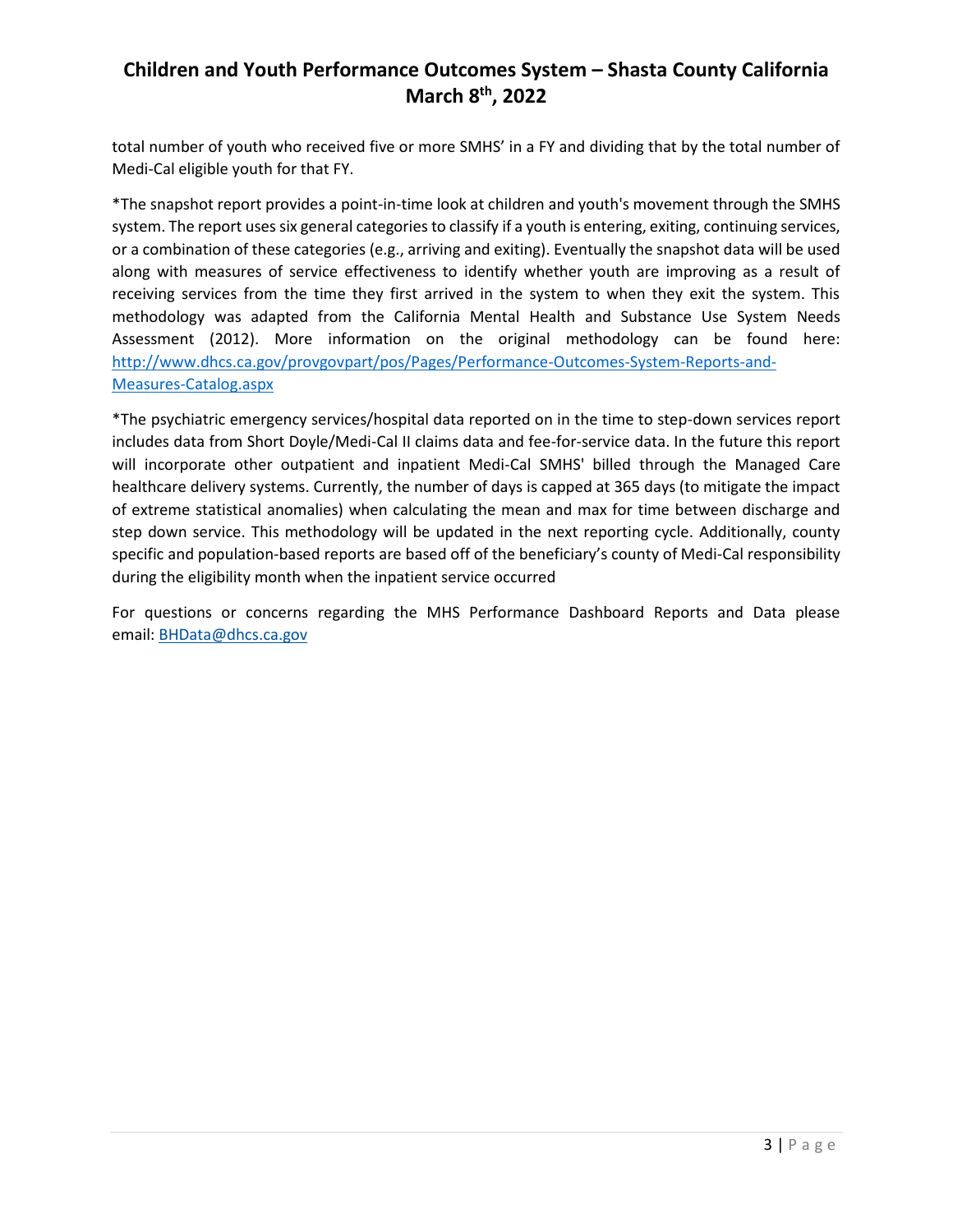| Year                   | <b>Unique Count Receiving</b><br><b>SMHS</b> | <b>Year-Over-Year</b><br><b>Percentage Change</b> | <b>Unique Count of Medi-Cal</b><br><b>Eligibles</b> | <b>Year-Over-Year</b><br><b>Percentage Change</b> |
|------------------------|----------------------------------------------|---------------------------------------------------|-----------------------------------------------------|---------------------------------------------------|
| 2015                   | 1743                                         | N/A                                               | 28233                                               | N/A                                               |
| 2016                   | 1554                                         | $-11%$                                            | 28830                                               | 2%                                                |
| 2017                   | 1394                                         | $-10%$                                            | 28492                                               | $-1%$                                             |
| 2018                   | 1230                                         | $-12%$                                            | 27766                                               | $-3%$                                             |
| 2019                   | 1282                                         | 4%                                                | 27686                                               | 0%                                                |
| 2020                   | 1251                                         | $-2%$                                             | 27395                                               | $-1%$                                             |
| <b>Compound Annual</b> | N/A                                          | $-6%$                                             | N/A                                                 | $-1%$                                             |
| <b>Growth Rate</b>     |                                              |                                                   |                                                     |                                                   |

#### **Demographics Report: Unique Count of Children and Youth Receiving SMHS and Eligible for Medi-Cal by Year**

*\*SMHS = Specialty Mental Health Services. See Measures Catalog for more detailed information.*

*\*\*N/A = Data that was unavailable or identifiable data that was suppressed due to low numbers (>11)*

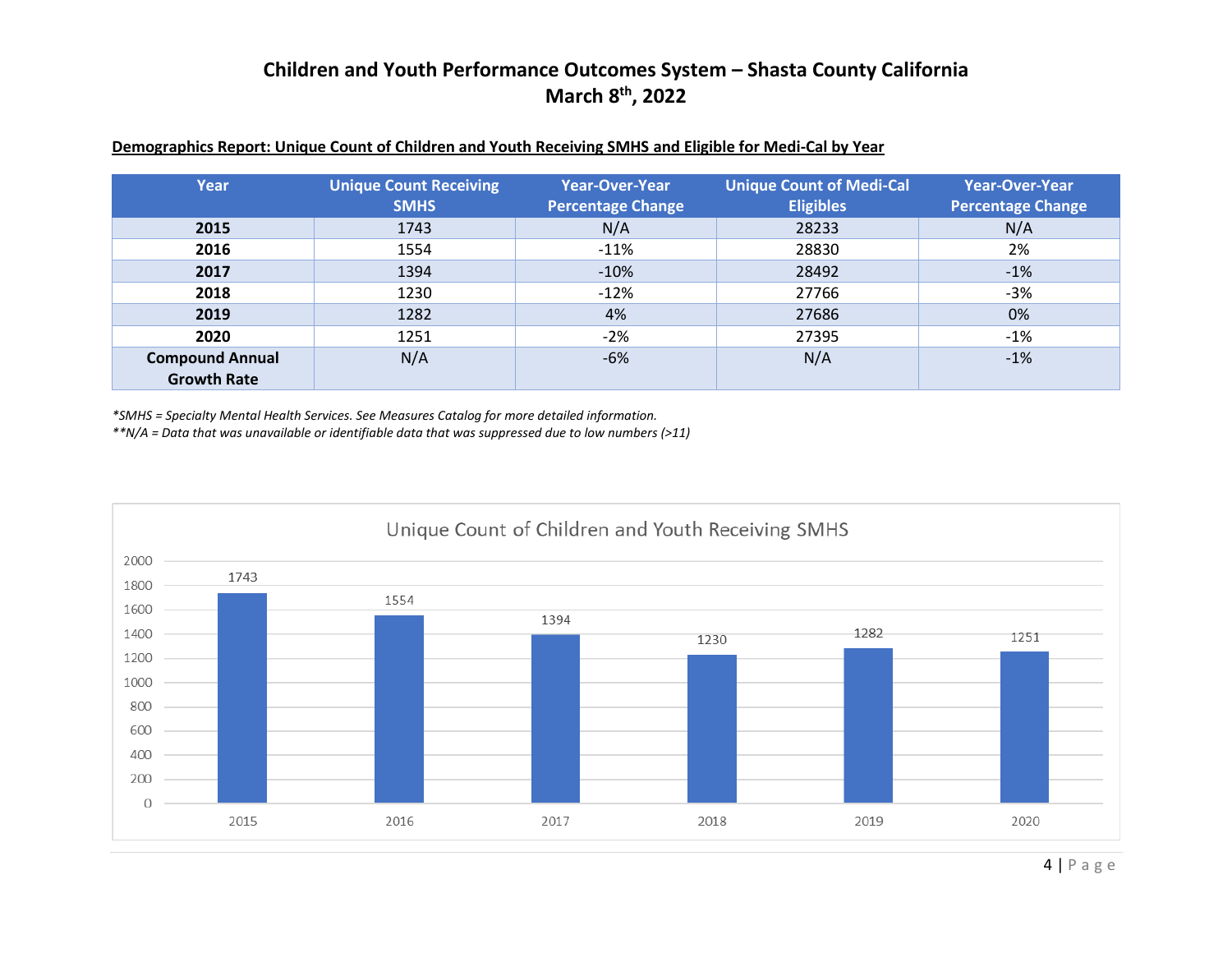| Year | <b>Alaskan</b><br>Native or<br>American<br><b>Indian</b> | <b>Alaskan</b><br>Native or<br><b>American</b><br>Indian % | <b>Asian</b><br>or.<br><b>Pacific</b><br><b>Islander</b> | Asian or<br><b>Pacific</b><br><b>Islander</b><br>% | <b>Black</b> | <b>Black %</b> | <b>Hispanic</b> | <b>Hispanic %</b> | <b>White</b> | White % | <b>Other</b> | Other % | <b>Unknown</b> | Unknown % |
|------|----------------------------------------------------------|------------------------------------------------------------|----------------------------------------------------------|----------------------------------------------------|--------------|----------------|-----------------|-------------------|--------------|---------|--------------|---------|----------------|-----------|
| 2015 | 49                                                       | 3%                                                         | 16                                                       | 1%                                                 | 53           | 3%             | 148             | 8%                | 1292         | 74%     | 17           | 1%      | 168            | 10%       |
| 2016 | 41                                                       | 11%                                                        | N/A                                                      | N/A                                                | 45           | 12%            | 142             | 39%               | N/A          | N/A     | 17           | 5%      | 117            | 32%       |
| 2017 | 43                                                       | 3%                                                         | 12                                                       | 1%                                                 | 41           | 3%             | 122             | 9%                | 1055         | 76%     | 16           | 1%      | 105            | 8%        |
| 2018 | 39                                                       | 3%                                                         | 11                                                       | 1%                                                 | 49           | 4%             | 131             | 11%               | 892          | 73%     | 13           | 1%      | 95             | 8%        |
| 2019 | 37                                                       | 11%                                                        | 11                                                       | 3%                                                 | 43           | 12%            | 148             | 42%               | N/A          | N/A     | N/A          | N/A     | 113            | 32%       |
| 2020 | 34                                                       | 9%                                                         | 16                                                       | 4%                                                 | 49           | 13%            | 140             | 38%               | N/A          | N/A     | N/A          | N/A     | 125            | 34%       |

#### **Demographics Report: Unique Count of Children and Youth Receiving SMHS by Year and Race**

*\*SMHS = Specialty Mental Health Services. See Measures Catalog for more detailed information.*

*\*\*N/A = Data that was unavailable or identifiable data that was suppressed due to low numbers (>11)*

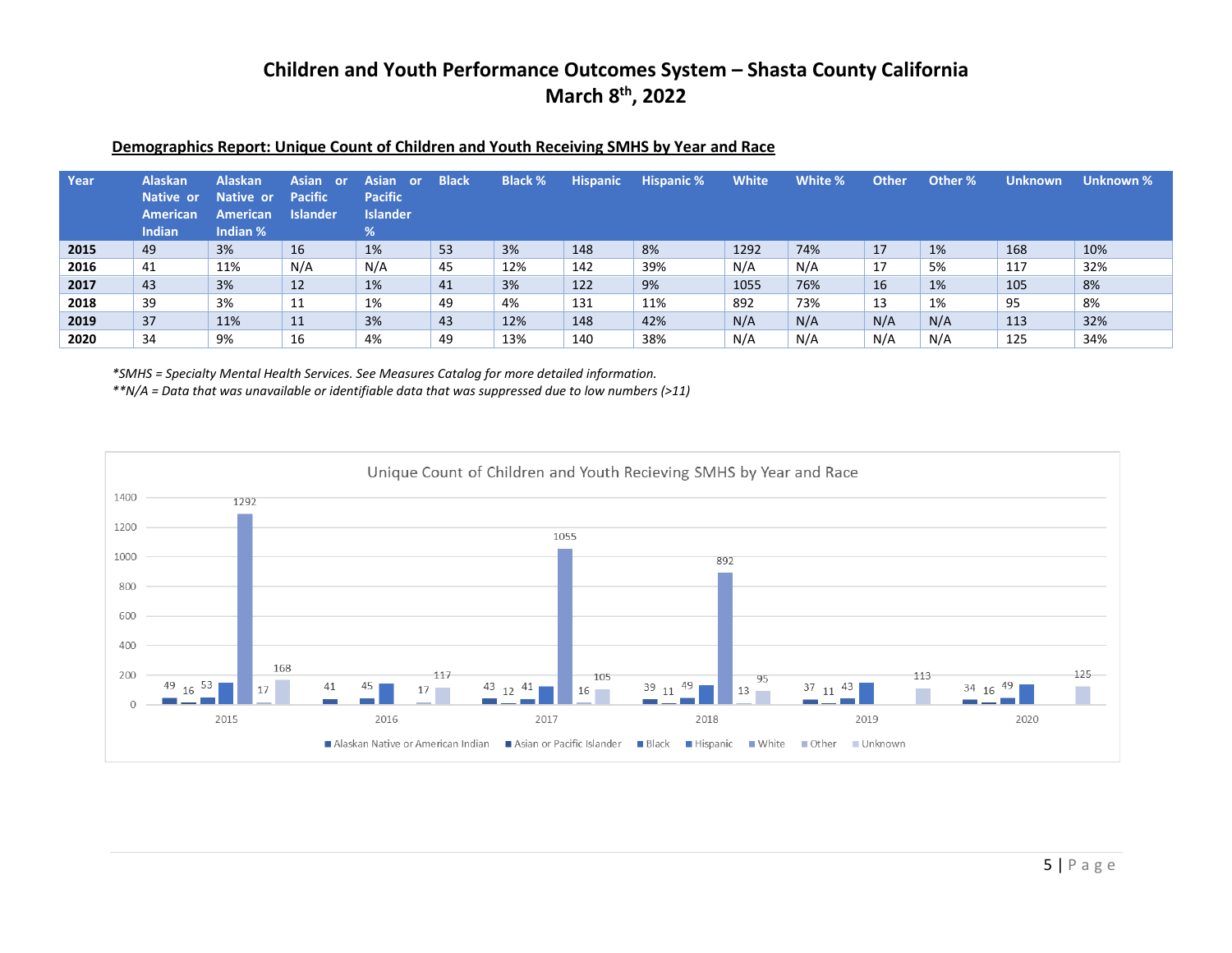### **Demographics Report: Unique Count of Children and Youth Receiving SMHS by Year and Age**

|      | <b>Children</b><br>$0 - 2$ | <b>Children</b><br>$0 - 2%$ | <b>Children</b><br>$3 - 5$ | <b>Children</b><br>$3 - 5%$ | <b>Children</b><br>$6 - 11$ | <b>Children</b><br>$6-11%$ | <b>Children</b><br>$12 - 17$ | <b>Children</b><br>12-17 % | Youth 18-<br>20 | Youth 18-<br>20% |
|------|----------------------------|-----------------------------|----------------------------|-----------------------------|-----------------------------|----------------------------|------------------------------|----------------------------|-----------------|------------------|
| 2015 | 11                         | 1%                          | 144                        | 8%                          | 620                         | 36%                        | 743                          | 43%                        | 225             | 13%              |
| 2016 | 13                         | 1%                          | 116                        | 7%                          | 573                         | 37%                        | 631                          | 41%                        | 221             | 14%              |
| 2017 | 11                         | 1%                          | 108                        | 8%                          | 493                         | 35%                        | 612                          | 44%                        | 170             | 12%              |
| 2018 | N/A                        | N/A                         | 90                         | 14%                         | 415                         | 62%                        | N/A                          | N/A                        | 160             | 24%              |
| 2019 | N/A                        | N/A                         | 107                        | 15%                         | 434                         | 63%                        | N/A                          | N/A                        | 152             | 22%              |
| 2020 | N/A                        | N/A                         | 103                        | 15%                         | 422                         | 63%                        | N/A                          | N/A                        | 145             | 22%              |

*\*SMHS = Specialty Mental Health Services. See Measures Catalog for more detailed information.*

*\*\*N/A = Data that was unavailable or identifiable data that was suppressed due to low numbers (>11)*

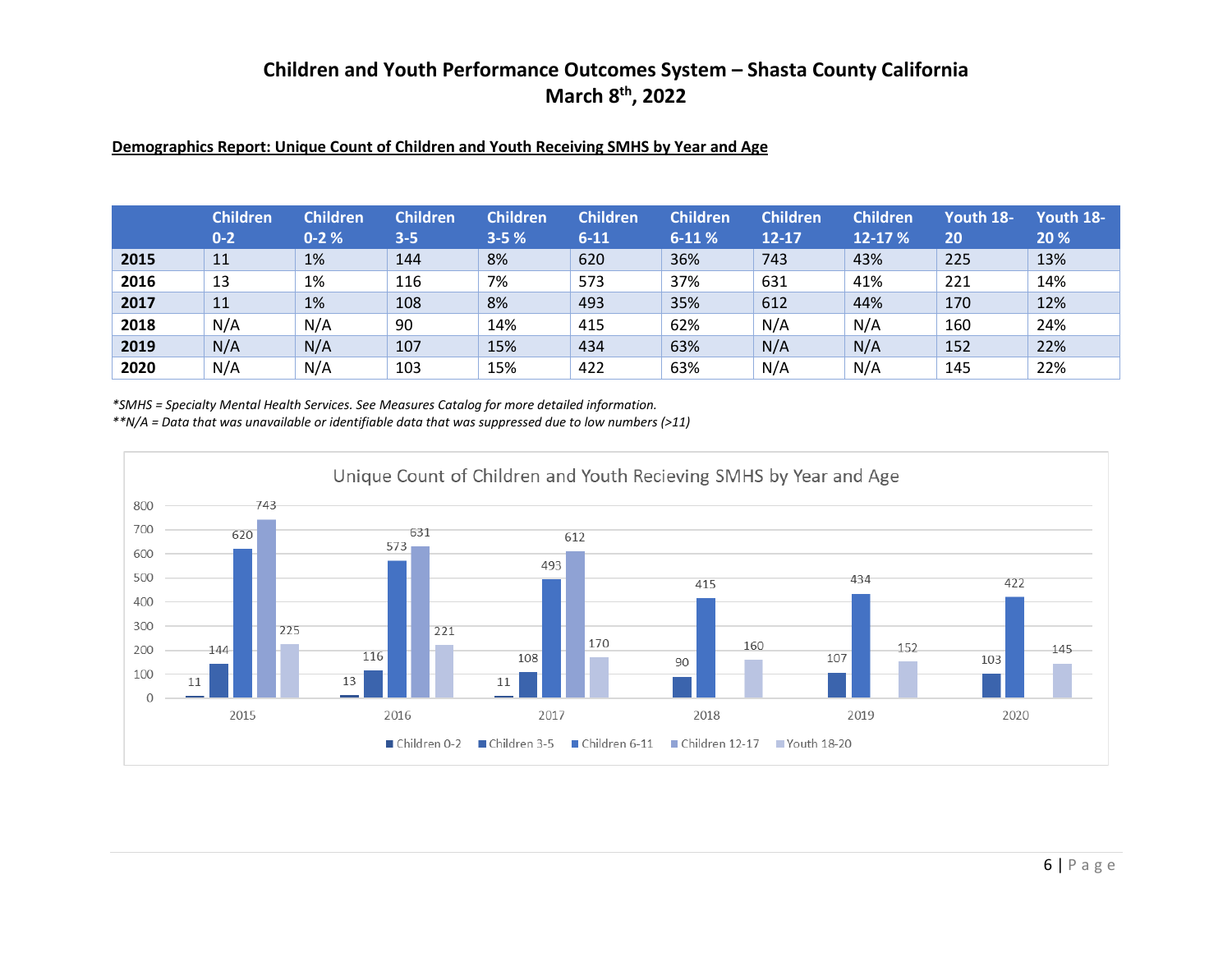#### **Demographics Report: Unique Count of Children and Youth Receiving SMHS by Year and Gender**

|      | Female | <b>Female %</b> | <b>Male</b> | Male % |
|------|--------|-----------------|-------------|--------|
| 2015 | 792    | 45%             | 951         | 55%    |
| 2016 | 678    | 44%             | 876         | 56%    |
| 2017 | 621    | 45%             | 773         | 55%    |
| 2018 | 571    | 46%             | 659         | 54%    |
| 2019 | 618    | 48%             | 664         | 52%    |
| 2020 | 595    | 48%             | 656         | 52%    |

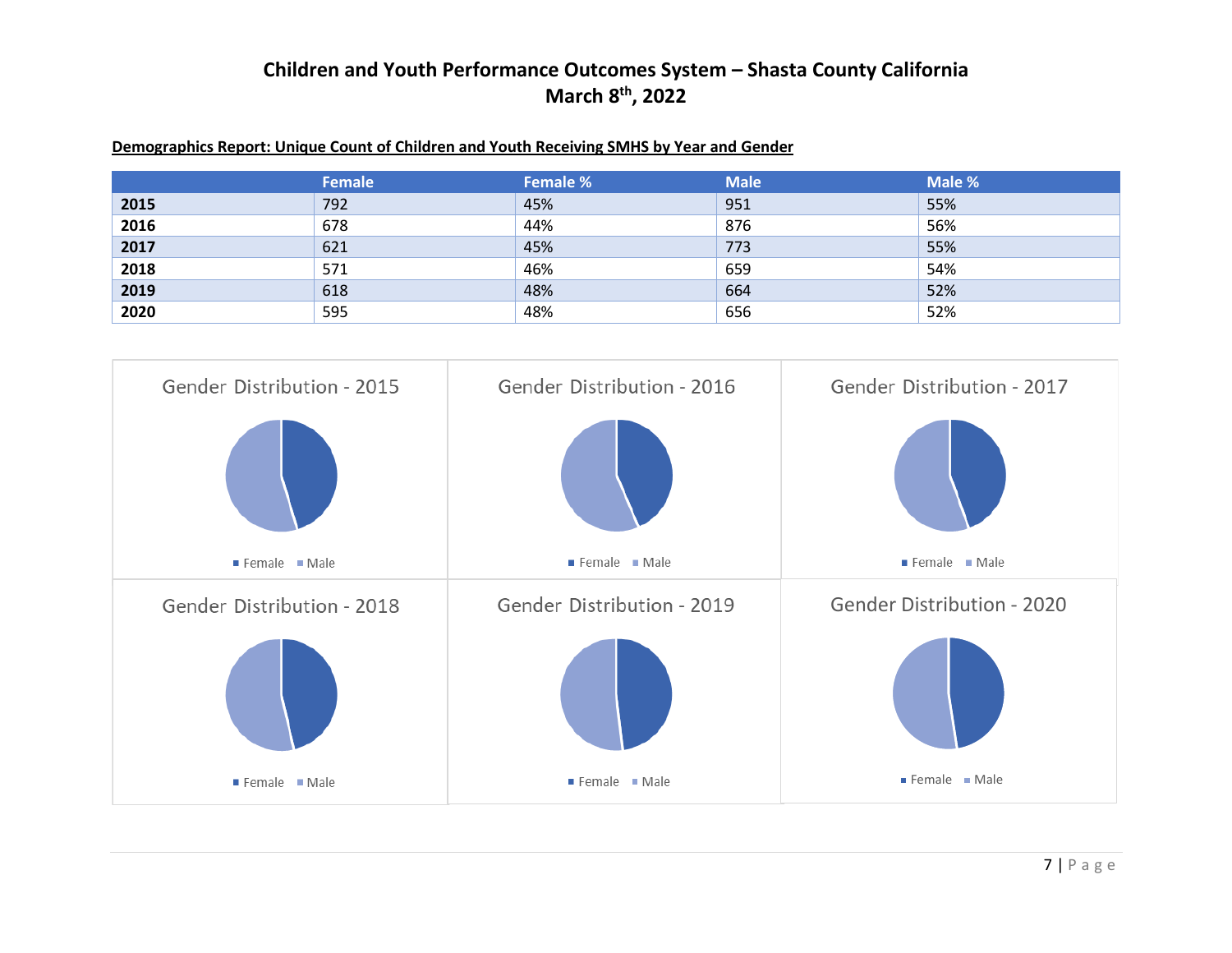#### **Penetration Rates Report: Children and Youth with At Least One SMHS Visit by Fiscal Year**

|                                                   |                                                  | FY 16 - 17             |       |                                                         | FY 17 - 18             |        |                                                         | FY 18 - 19             |       |                                                  | FY 19 - 20             |        |
|---------------------------------------------------|--------------------------------------------------|------------------------|-------|---------------------------------------------------------|------------------------|--------|---------------------------------------------------------|------------------------|-------|--------------------------------------------------|------------------------|--------|
|                                                   | Number<br>of Clients<br>with MH<br><b>Visits</b> | Certified<br>Eligibles | Rate  | <b>Number</b><br>of Clients<br>with MH<br><b>Visits</b> | Certified<br>Eligibles | Rate   | <b>Number</b><br>of Clients<br>with MH<br><b>Visits</b> | Certified<br>Eligibles | Rate  | Number<br>of Clients<br>with MH<br><b>Visits</b> | Certified<br>Eligibles | Rate   |
| All                                               | 1,394                                            | 28,494                 | 4.89% | 1,230                                                   | 27,768                 | 4.43%  | 1,282                                                   | 27,686                 | 4.63% | 1,248                                            | 27,386                 | 4.56%  |
|                                                   |                                                  |                        |       |                                                         |                        |        |                                                         |                        |       |                                                  |                        |        |
| <b>Children 0-2</b>                               | 11                                               | 4,803                  | 0.20% | N/A                                                     | 4,603                  | N/A    | N/A                                                     | 4,496                  | N/A   | N/A                                              | 4,276                  | N/A    |
| Children 3-5                                      | 108                                              | 4,540                  | 2.40% | N/A                                                     | 4,514                  | N/A    | N/A                                                     | 4,456                  | N/A   | N/A                                              | 4,349                  | N/A    |
| Children 6-11                                     | 493                                              | 8,609                  | 5.70% | 415                                                     | 8,401                  | 4.90%  | 434                                                     | 8,403                  | 5.20% | 422                                              | 8,307                  | 5.10%  |
| Children 12-17                                    | 612                                              | 7,196                  | 8.50% | 561                                                     | 7,164                  | 7.80%  | 583                                                     | 7,309                  | 8.00% | 573                                              | 7,442                  | 7.70%  |
| <b>Youth 18-20</b>                                | 170                                              | 3,346                  | 5.10% | 160                                                     | 3,086                  | 5.20%  | 152                                                     | 3,022                  | 5.00% | 143                                              | 3,012                  | 4.70%  |
|                                                   |                                                  |                        |       |                                                         |                        |        |                                                         |                        |       |                                                  |                        |        |
| Alaskan<br><b>Native or</b><br>American<br>Indian | 43                                               | 787                    | 5.50% | 39                                                      | 768                    | 5.10%  | 37                                                      | 745                    | 5.00% | 33                                               | 704                    | 4.70%  |
| Asian or<br><b>Pacific</b><br><b>Islander</b>     | 12                                               | 1,049                  | 1.10% | 11                                                      | 945                    | 1.20%  | N/A                                                     | 894                    | N/A   | N/A                                              | 874                    | N/A    |
| <b>Black</b>                                      | 41                                               | 512                    | 8.00% | 50                                                      | 480                    | 10.40% | 42                                                      | 451                    | 9.30% | 50                                               | 424                    | 11.80% |
| <b>Hispanic</b>                                   | 122                                              | 3,641                  | 3.40% | 132                                                     | 3,583                  | 3.70%  | 149                                                     | 3,673                  | 4.10% | 140                                              | 3,652                  | 3.80%  |
| <b>Other</b>                                      | 11                                               | 279                    | 3.90% | 12                                                      | 317                    | 3.80%  | N/A                                                     | 335                    | N/A   | N/A                                              | 298                    | N/A    |
| <b>Unknown</b>                                    | 138                                              | 3,898                  | 3.50% | 112                                                     | 4,365                  | 2.60%  | 111                                                     | 4,779                  | 2.30% | 126                                              | 5,347                  | 2.40%  |
| White                                             | 1,027                                            | 18,328                 | 5.60% | 874                                                     | 17,310                 | 5.00%  | 923                                                     | 16,809                 | 5.50% | 876                                              | 16,087                 | 5.40%  |
|                                                   |                                                  |                        |       |                                                         |                        |        |                                                         |                        |       |                                                  |                        |        |
| Female                                            | 622                                              | 13,950                 | 4.50% | 572                                                     | 13,611                 | 4.20%  | 618                                                     | 13,546                 | 4.60% | 593                                              | 13,311                 | 4.50%  |
| <b>Male</b>                                       | 772                                              | 14,544                 | 5.30% | 658                                                     | 14,157                 | 4.60%  | 664                                                     | 14,140                 | 4.70% | 655                                              | 14,075                 | 4.70%  |

*\*SMHS = Specialty Mental Health Services. See Measures Catalog for more detailed information.*

*\*\*N/A = Data that was unavailable or identifiable data that was suppressed due to low numbers (>11)*

*\*\*\*Penetration Rate = The percentage of SMHS eligible beneficiaries that have received a SMHS that was claimed via the Short-Doyle/Medi-Cal claiming system. This doesn't include non-SMHS provided in Medi-Cal Managed Care system.*

*\*\*\*\*Children/Youth that have received at least one SMHS that was claimed through the Short-Doyle/Medi-Cal claiming system on at least one day in the Fiscal Year.*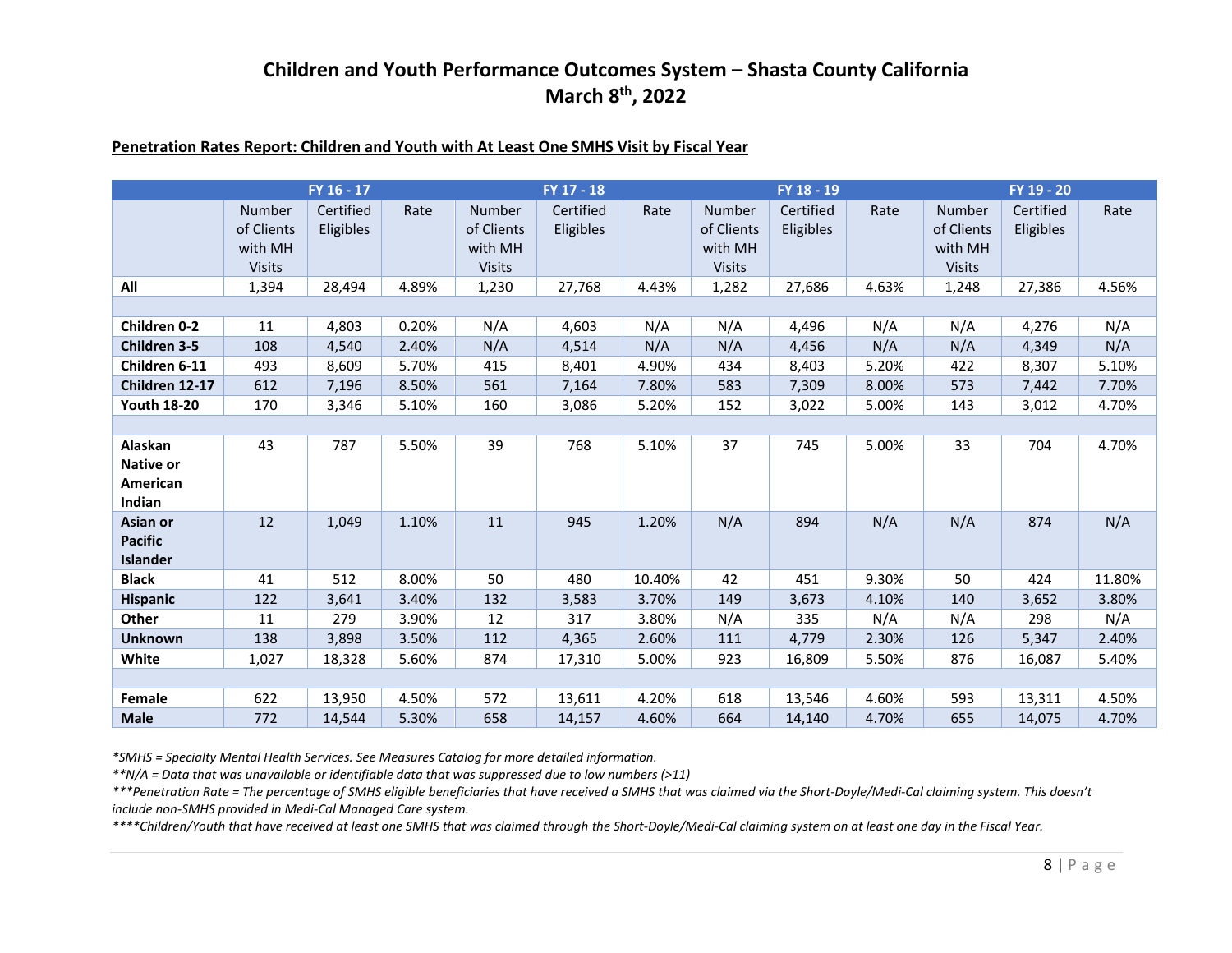

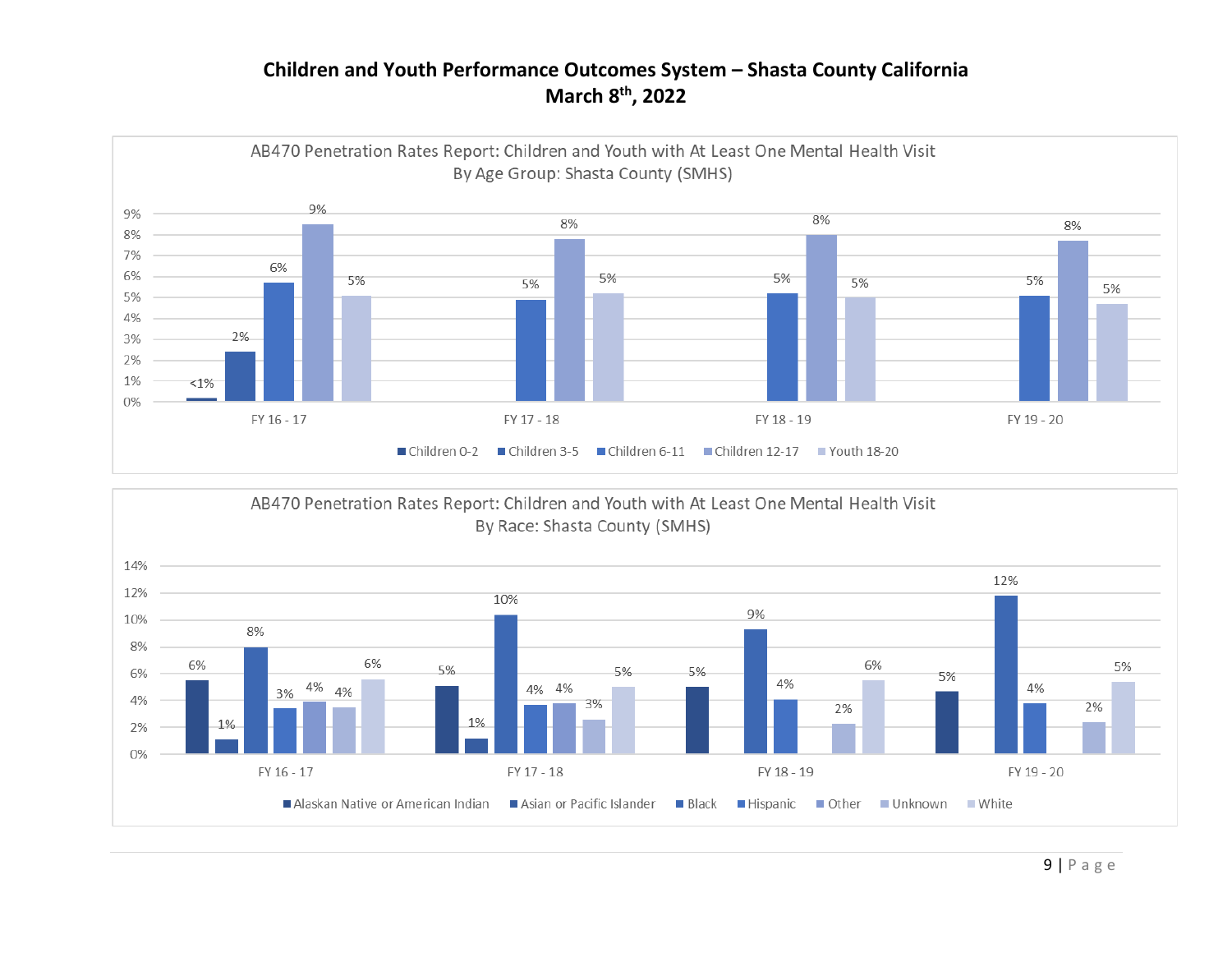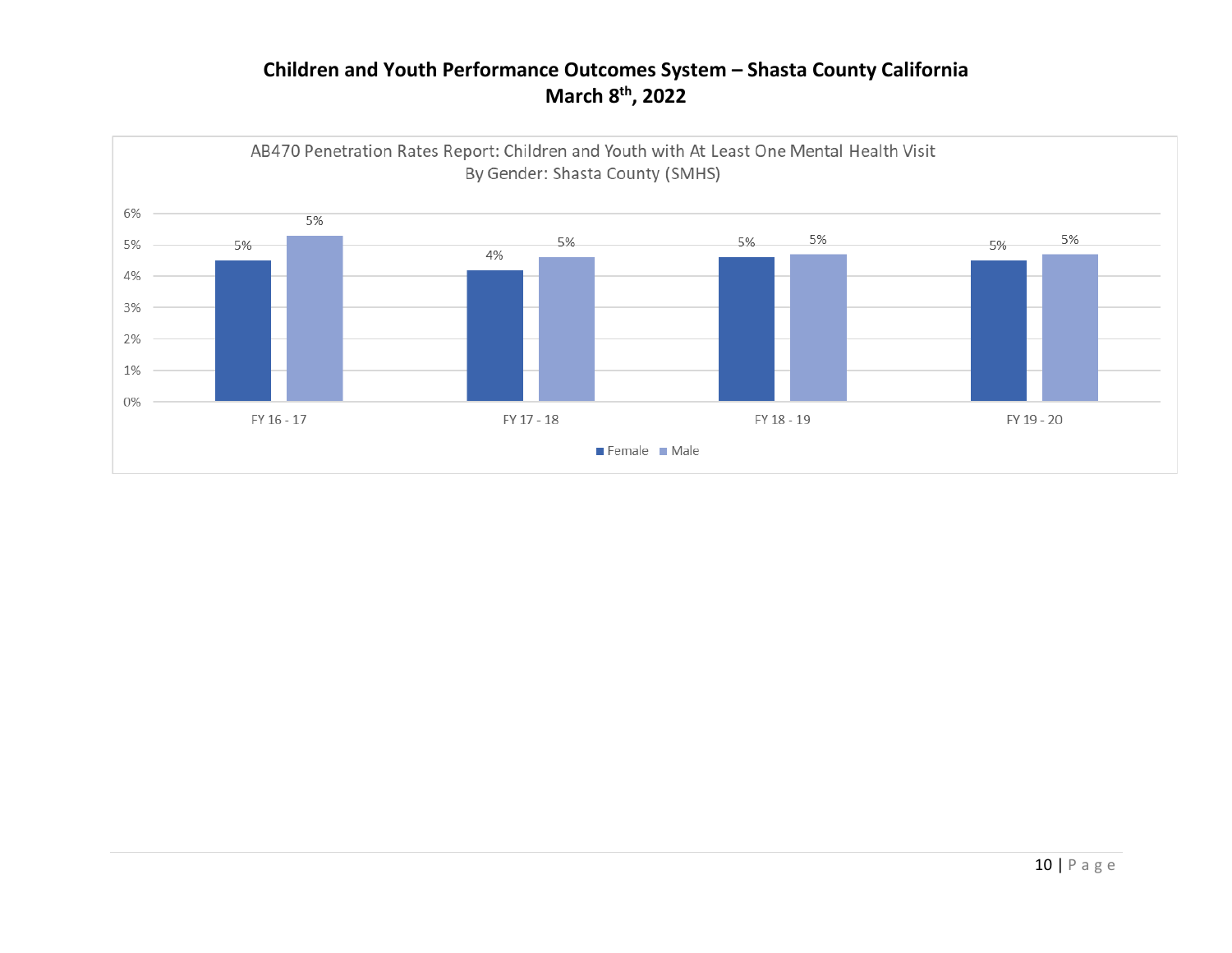| Penetration Rates Report: Children and Youth with Five or More SMHS Visits by Fiscal Year |
|-------------------------------------------------------------------------------------------|
|-------------------------------------------------------------------------------------------|

|                                                   |                                                  | FY 16 - 17             |       |                                                         | FY 17 - 18                    |       |                                                         | FY 18 - 19             |       |                                                         | FY 19 - 20             |       |
|---------------------------------------------------|--------------------------------------------------|------------------------|-------|---------------------------------------------------------|-------------------------------|-------|---------------------------------------------------------|------------------------|-------|---------------------------------------------------------|------------------------|-------|
|                                                   | Number<br>of Clients<br>with MH<br><b>Visits</b> | Certified<br>Eligibles | Rate  | <b>Number</b><br>of Clients<br>with MH<br><b>Visits</b> | Certified<br><b>Eligibles</b> | Rate  | <b>Number</b><br>of Clients<br>with MH<br><b>Visits</b> | Certified<br>Eligibles | Rate  | <b>Number</b><br>of Clients<br>with MH<br><b>Visits</b> | Certified<br>Eligibles | Rate  |
| All                                               | 1,011                                            | 28,494                 | 3.55% | 868                                                     | 27,768                        | 3.13% | 904                                                     | 27,686                 | 3.27% | 913                                                     | 27,386                 | 3.33% |
|                                                   |                                                  |                        |       |                                                         |                               |       |                                                         |                        |       |                                                         |                        |       |
| <b>Children 0-2</b>                               | N/A                                              | 4,803                  | N/A   | N/A                                                     | 4,603                         | N/A   | N/A                                                     | 4,496                  | N/A   | N/A                                                     | 4,276                  | N/A   |
| <b>Children 3-5</b>                               | N/A                                              | 4,540                  | N/A   | N/A                                                     | 4,514                         | N/A   | N/A                                                     | 4,456                  | N/A   | N/A                                                     | 4,349                  | N/A   |
| Children 6-11                                     | 369                                              | 8,609                  | 4.30% | 313                                                     | 8,401                         | 3.70% | 309                                                     | 8,403                  | 3.70% | 320                                                     | 8,307                  | 3.90% |
| Children 12-17                                    | 463                                              | 7,196                  | 6.40% | 399                                                     | 7,164                         | 5.60% | 428                                                     | 7,309                  | 5.90% | 426                                                     | 7,442                  | 5.70% |
| <b>Youth 18-20</b>                                | 102                                              | 3,346                  | 3.00% | 87                                                      | 3,086                         | 2.80% | 85                                                      | 3,022                  | 2.80% | 84                                                      | 3,012                  | 2.80% |
|                                                   |                                                  |                        |       |                                                         |                               |       |                                                         |                        |       |                                                         |                        |       |
| Alaskan<br><b>Native or</b><br>American<br>Indian | 26                                               | 787                    | 3.30% | 26                                                      | 768                           | 3.40% | 24                                                      | 745                    | 3.20% | 18                                                      | 704                    | 2.60% |
| Asian or<br><b>Pacific</b><br>Islander            | N/A                                              | 1,049                  | N/A   | N/A                                                     | 945                           | N/A   | N/A                                                     | 894                    | N/A   | N/A                                                     | 874                    | N/A   |
| <b>Black</b>                                      | 32                                               | 512                    | 6.30% | 34                                                      | 480                           | 7.10% | 35                                                      | 451                    | 7.80% | 35                                                      | 424                    | 8.30% |
| <b>Hispanic</b>                                   | 98                                               | 3,641                  | 2.70% | 84                                                      | 3,583                         | 2.30% | 118                                                     | 3,673                  | 3.20% | 91                                                      | 3,652                  | 2.50% |
| Other                                             | N/A                                              | 279                    | N/A   | N/A                                                     | 317                           | N/A   | N/A                                                     | 335                    | N/A   | N/A                                                     | 298                    | N/A   |
| <b>Unknown</b>                                    | 114                                              | 3,898                  | 2.90% | 86                                                      | 4,365                         | 2.00% | 75                                                      | 4,779                  | 1.60% | 89                                                      | 5,347                  | 1.70% |
| White                                             | 723                                              | 18,328                 | 3.90% | 621                                                     | 17,310                        | 3.60% | 639                                                     | 16,809                 | 3.80% | 665                                                     | 16,087                 | 4.10% |
|                                                   |                                                  |                        |       |                                                         |                               |       |                                                         |                        |       |                                                         |                        |       |
| Female                                            | 445                                              | 13,950                 | 3.20% | 392                                                     | 13,611                        | 2.90% | 423                                                     | 13,546                 | 3.10% | 442                                                     | 13,311                 | 3.30% |
| <b>Male</b>                                       | 566                                              | 14,544                 | 3.90% | 476                                                     | 14,157                        | 3.40% | 481                                                     | 14,140                 | 3.40% | 471                                                     | 14,075                 | 3.30% |

*\*SMHS = Specialty Mental Health Services. See Measures Catalog for more detailed information.*

*\*\*N/A = Data that was unavailable or identifiable data that was suppressed due to low numbers (>11)*

*\*\*\*Penetration Rate = The percentage of SMHS eligible beneficiaries that have received a SMHS that was claimed via the Short-Doyle/Medi-Cal claiming system. This doesn't include non-SMHS provided in Medi-Cal Managed Care system.*

*\*\*\*\*Children/Youth that have received at least five SMHS that were claimed through the Short-Doyle/Medi-Cal claiming system on at least five or more different days in the Fiscal Year.*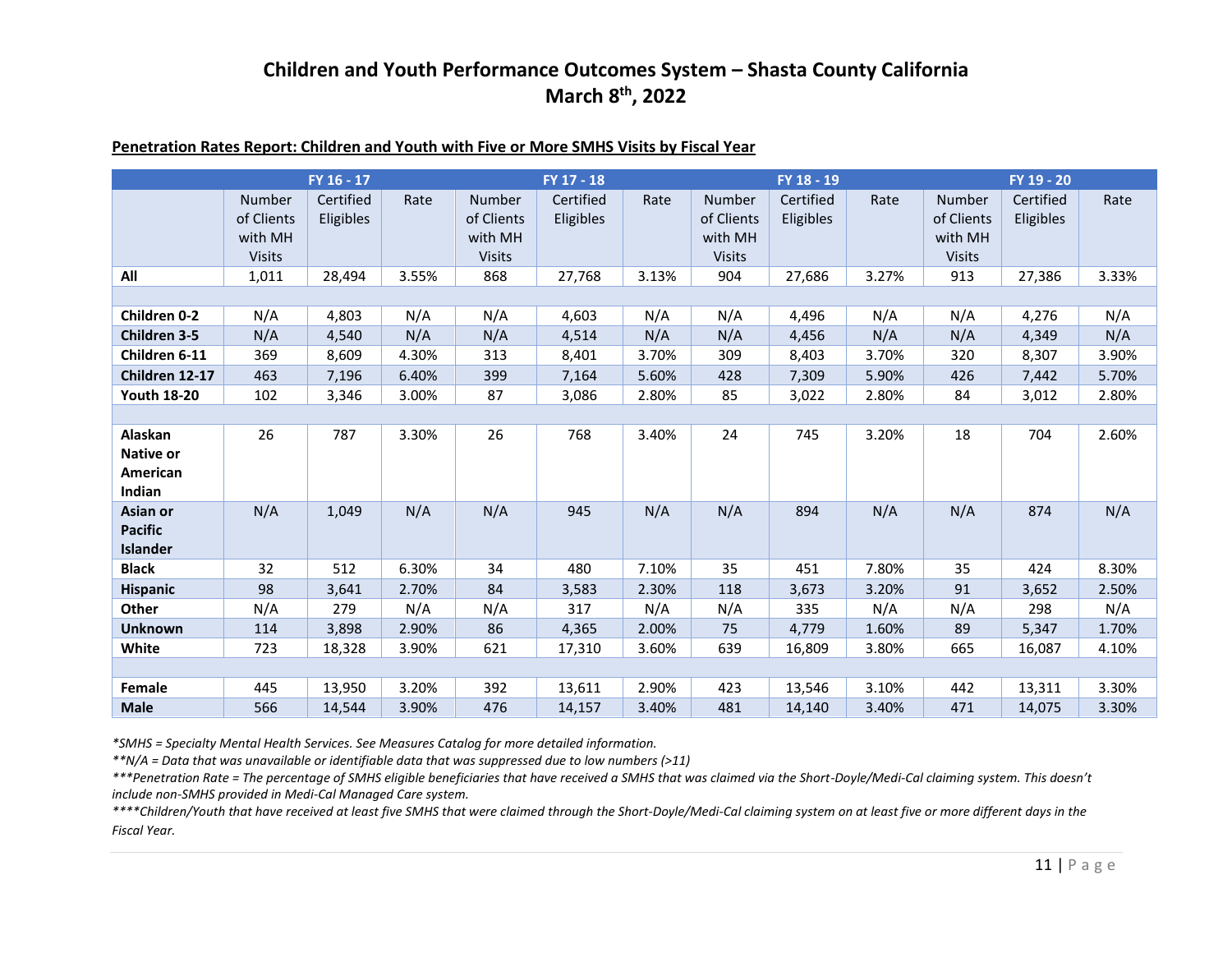

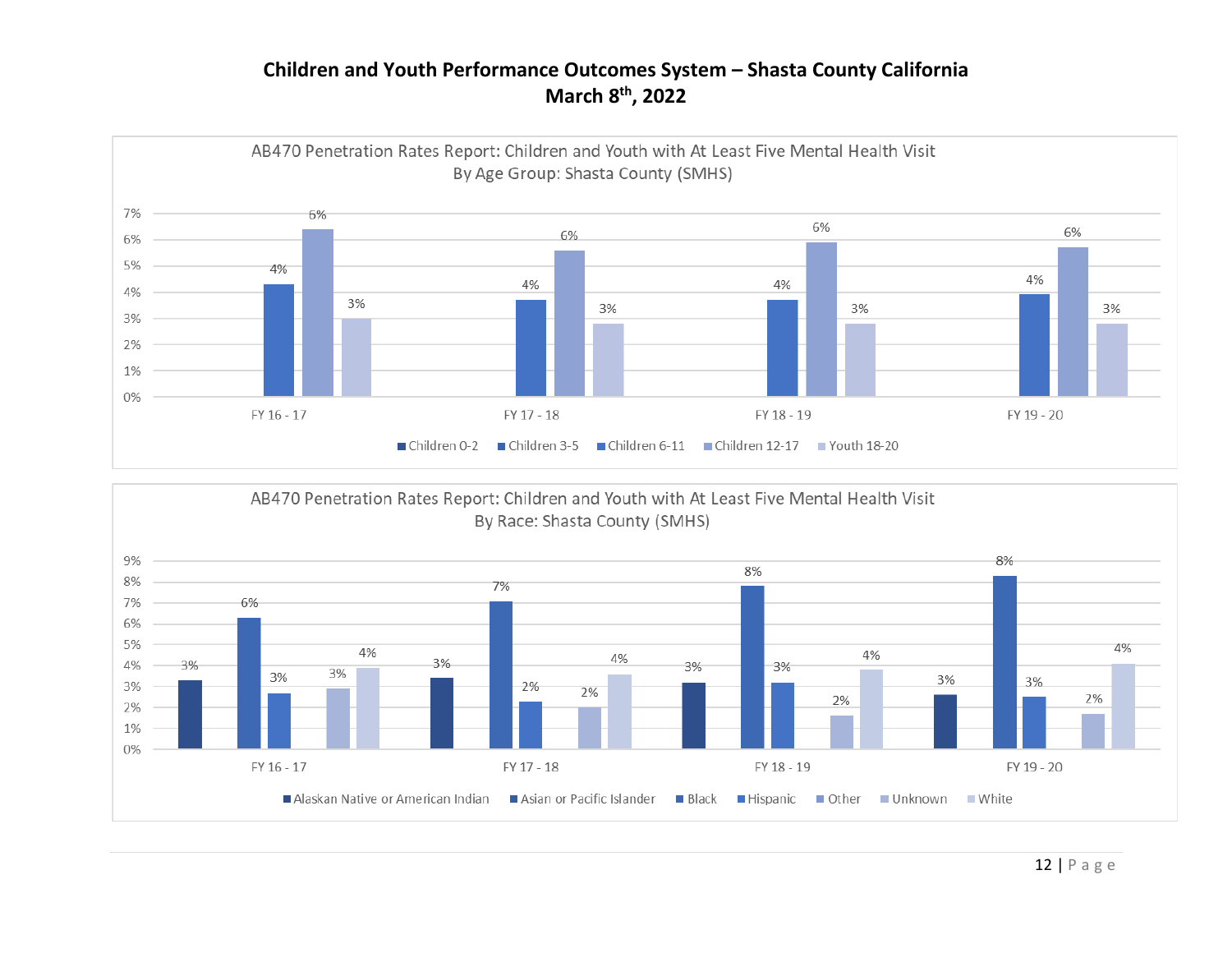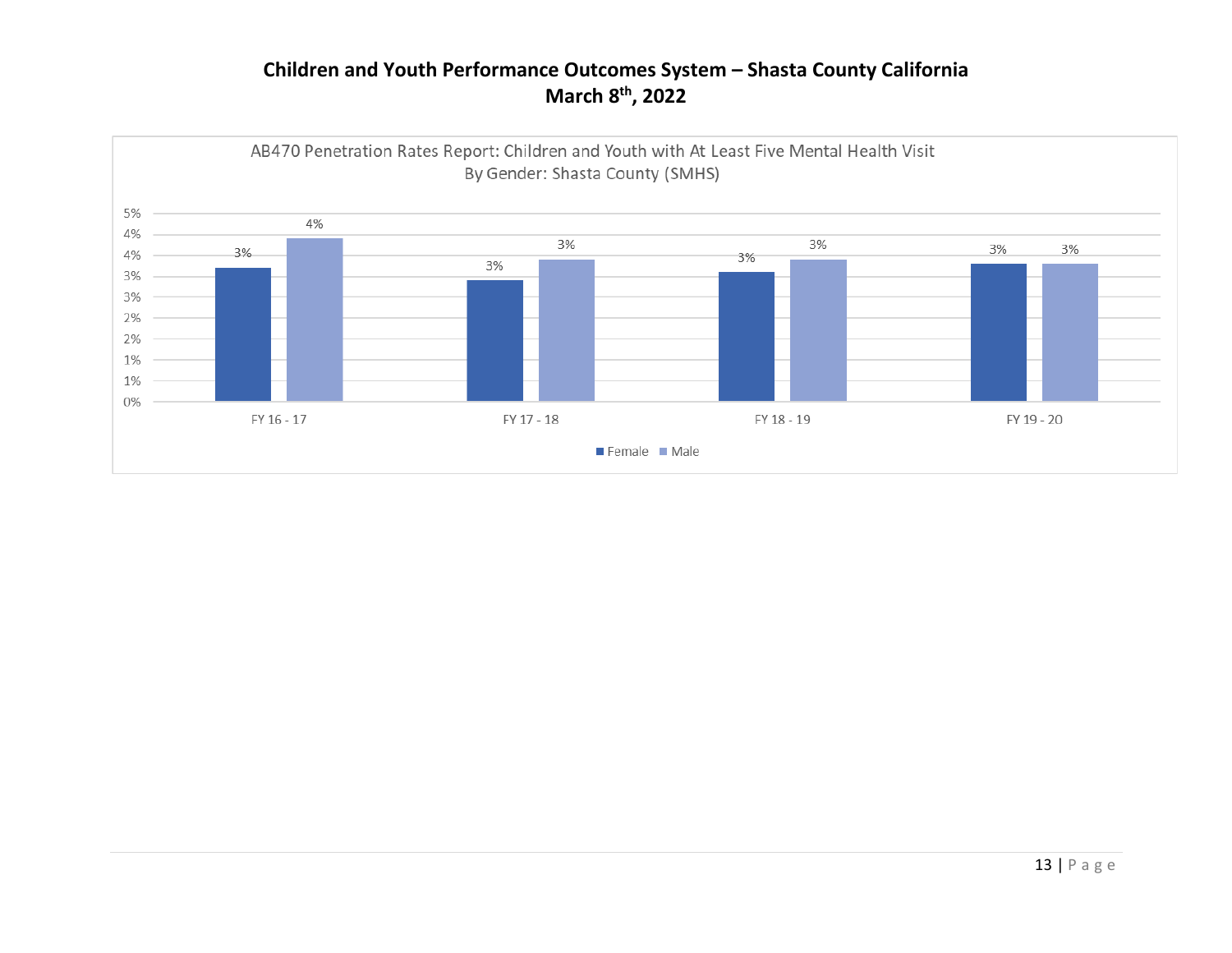#### **Utilization Report: Approved SMHS for Children and Youth Mean Expenditures and Mean Service Quantity per Unique Beneficiary by Year**

|         | <b>SDMC</b><br><b>Total</b><br>(Dollars) | <b>Adult</b><br>Residential<br><b>Treatment</b><br>(Days) | Case<br>Management/Brokerage<br>(Min) | <b>Crisis</b><br><b>Intervention</b><br>(Min) | <b>Crisis</b><br><b>Residential</b><br><b>Treatment</b><br>(Days) | <b>Crisis</b><br><b>Stabilization</b><br>(Hrs) | FFS<br>Inpatient<br>(Days) | <b>Full Dav</b><br><b>Intensive</b><br><b>Treatment</b><br>(Hrs) | <b>Full Dav</b><br><b>Rehabilitation</b><br>(Hrs) | <b>ICC</b><br>Mins) | <b>IHBS</b><br>(Mins) | <b>Medication</b><br><b>Support</b><br><b>Services</b><br>(Mins) | <b>Mental</b><br><b>Health</b><br><b>Services</b><br>(Mins) | Psychiatric<br><b>Health</b><br><b>Facility</b><br>(Days) | <b>SDMC</b><br><b>Hospital</b><br>Inpatient<br>(Days) | <b>Therapeutic</b><br><b>Behavioral</b><br><b>Services</b><br>(Mins) |
|---------|------------------------------------------|-----------------------------------------------------------|---------------------------------------|-----------------------------------------------|-------------------------------------------------------------------|------------------------------------------------|----------------------------|------------------------------------------------------------------|---------------------------------------------------|---------------------|-----------------------|------------------------------------------------------------------|-------------------------------------------------------------|-----------------------------------------------------------|-------------------------------------------------------|----------------------------------------------------------------------|
| 2015    | 4525                                     | N/A                                                       | 222                                   | 176                                           | N/A                                                               | 12                                             | 8                          | N/A                                                              | N/A                                               | 1070                | 540                   | 451                                                              | 1243                                                        | 11                                                        | N/A                                                   | 4474                                                                 |
| 2016    | 5179                                     | N/A                                                       | 215                                   | 192                                           | N/A                                                               | 16                                             |                            | N/A                                                              | N/A                                               | 1500                | 1806                  | 423                                                              | 1412                                                        |                                                           | N/A                                                   | 8110                                                                 |
| 2017    | 5206                                     | N/A                                                       | 258                                   | 190                                           | N/A                                                               | 10                                             |                            | N/A                                                              | N/A                                               | 1535                | 1535                  | 448                                                              | 1398                                                        |                                                           | N/A                                                   | 6729                                                                 |
| 2018    | 5946                                     | N/A                                                       | 261                                   | 158                                           | N/A                                                               | 20                                             | 10                         | N/A                                                              | N/A                                               | 1076                | 1374                  | 501                                                              | 1663                                                        |                                                           | N/A                                                   | 4831                                                                 |
| 2019    | 6133                                     | N/A                                                       | 253                                   | 169                                           | N/A                                                               | 11                                             | 10                         | N/A                                                              | N/A                                               | 591                 | 673                   | 400                                                              | 1565                                                        | 8                                                         | N/A                                                   | 3167                                                                 |
| 2020    | 6594                                     | N/A                                                       | 258                                   | 190                                           | N/A                                                               | 10                                             |                            | N/A                                                              | N/A                                               | 1535                | 1535                  | 448                                                              | 1398                                                        |                                                           | N/A                                                   | 5206                                                                 |
| Average | 5597                                     | N/A                                                       | 244                                   | 179                                           | N/A                                                               | 13                                             |                            | N/A                                                              | N/A                                               | 1218                | 1244                  | 445                                                              | 1447                                                        |                                                           | N/A                                                   | 5419                                                                 |

\*Information in categories in the above table that were not graphed is due to lower numbers (<11) of unique clients – indicated by N/A. *\*\*These graphs are color coded so that reports in the same unit of analysis (e.g., minutes, hours, etc.) are colored similarly.*



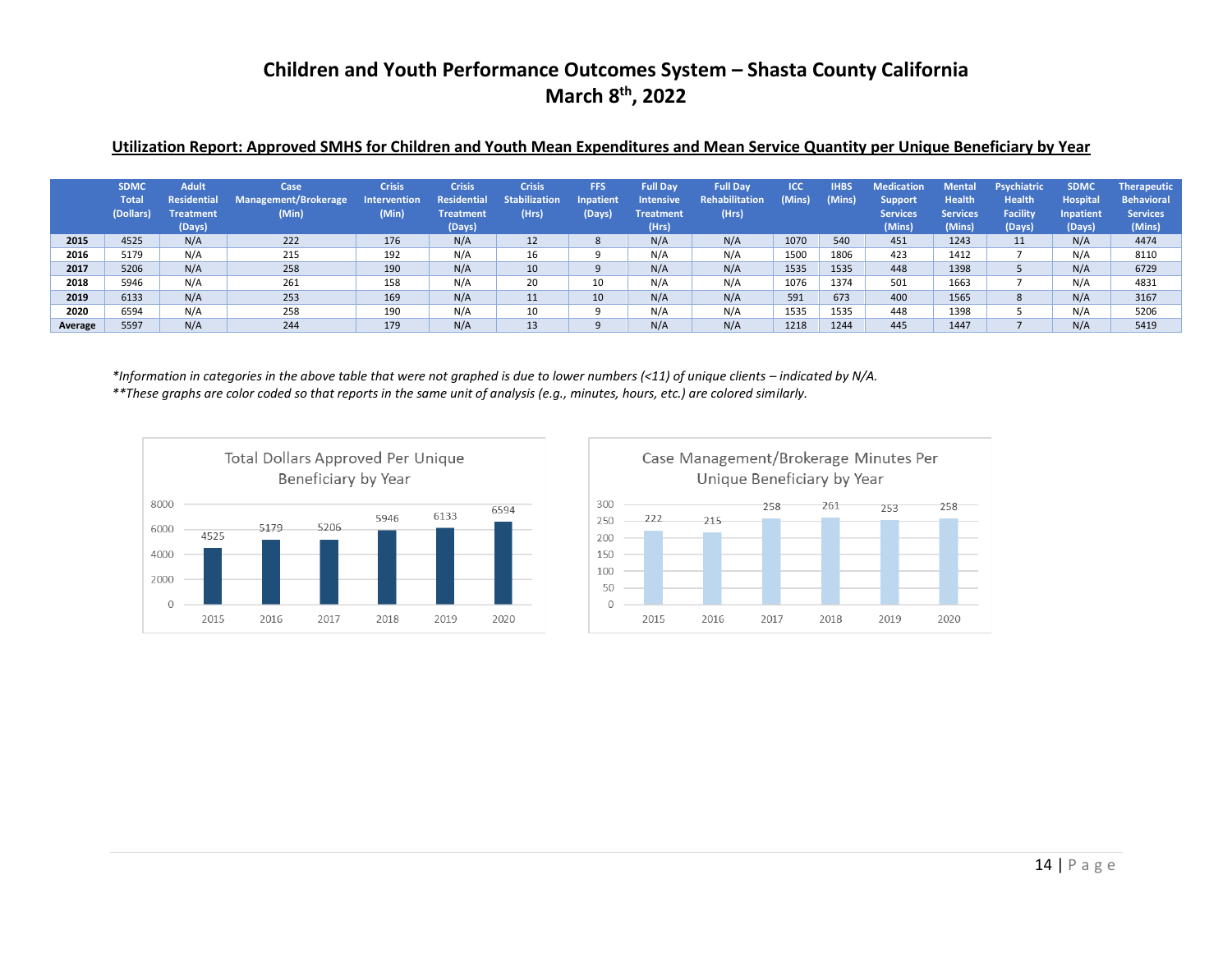





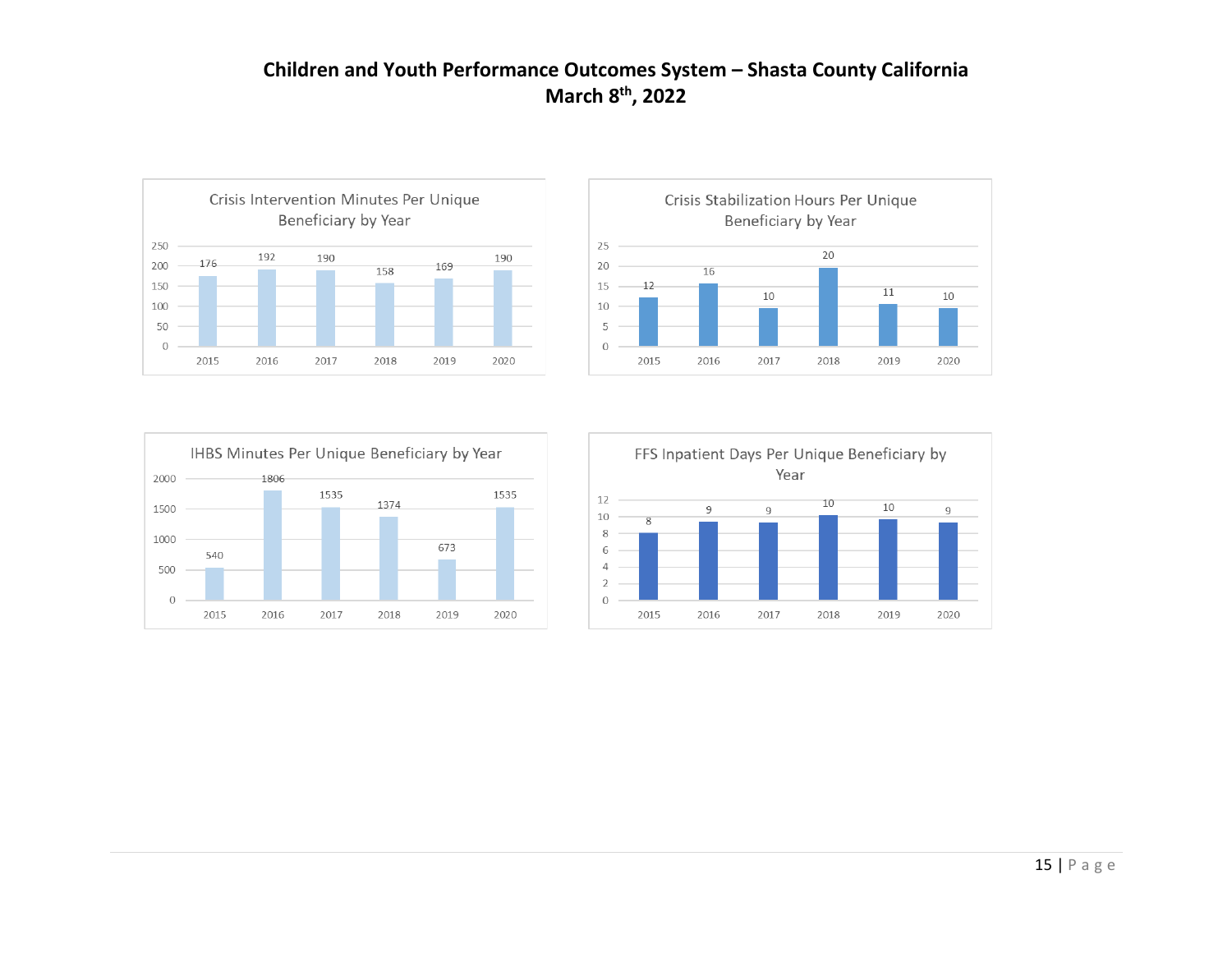







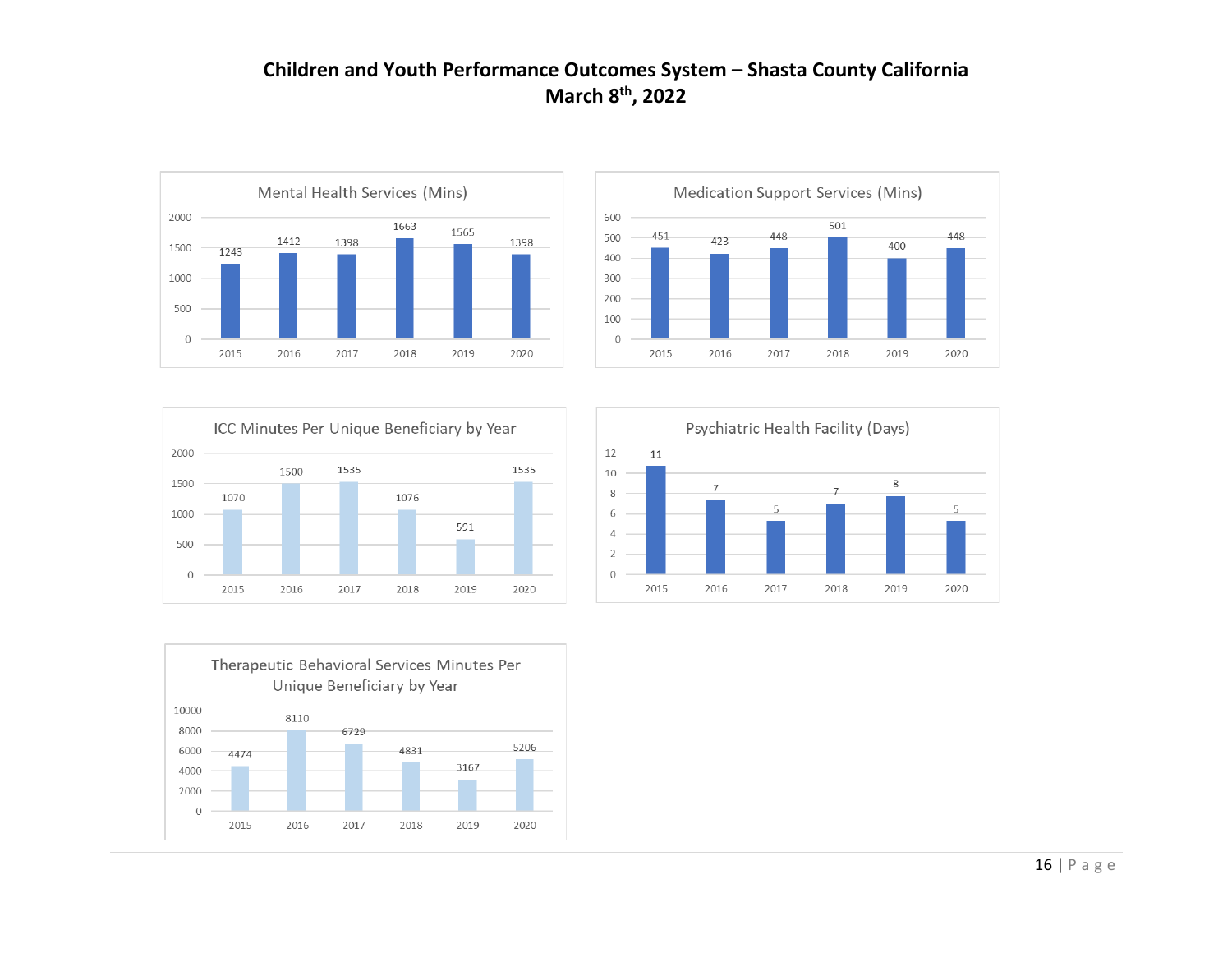### **Snapshot Report: Unique Count of Children and Youth Receiving SMHS Arriving, Exiting, and with Service Continuance by Year**

| Category                      | Description (Please refer to the Measures Catalog for more detailed descriptions on all Performance Outcomes           |
|-------------------------------|------------------------------------------------------------------------------------------------------------------------|
|                               | <b>System measures.)</b>                                                                                               |
| <b>Arrivals</b>               | Children/Youth that did not receive any SMHS within 3 months of their first date of service in the Fiscal Year.        |
| <b>Exiting</b>                | Children/Youth receiving continuous services with no breaks in service greater than 90 days for a period of at least 2 |
|                               | years ( $>= 2$ YR) or a period of 1 to 2 years ( $< 2$ YR).                                                            |
| <b>Service Continuance</b>    | Children/Youth that did not receive any SMHS within 3 months after their last date of service in the Fiscal Year.      |
| <b>Arriving &amp; Exiting</b> | A distinct category in which children/youth met both the criteria for Arrivals and Exiting above for the fiscal year.  |
| <b>Service Continuance</b>    | A distinct category in which Children/Youth had at least 2 years of Service Continuance going into the Fiscal Year and |
| & Exiting                     | then Exited within the same Fiscal Year.                                                                               |

| Year | <b>Arrivals</b> | <b>Arrivals</b> | <b>Service</b><br><b>Continuance</b><br>$(>= 2 YR)$ | <b>Service</b><br><b>Continuance</b><br>$(>= 2 YR)$ | <b>Service</b><br><b>Continuance</b><br>$(2 YR)$ | <b>Service</b><br><b>Continuance</b><br>$(2 YR)$ | <b>Exiting</b> | <b>Exiting</b> | <b>Arriving</b><br>and<br><b>Exiting</b> | <b>Arriving</b><br>and<br><b>Exiting</b> | <b>Service</b><br><b>Continuance</b><br>$(>= 2$ YR) and<br><b>Exiting</b> | <b>Service</b><br><b>Continuance</b><br>$(>= 2 YR)$ and<br><b>Exiting</b> |
|------|-----------------|-----------------|-----------------------------------------------------|-----------------------------------------------------|--------------------------------------------------|--------------------------------------------------|----------------|----------------|------------------------------------------|------------------------------------------|---------------------------------------------------------------------------|---------------------------------------------------------------------------|
| 2015 | 365             | 21%             | 171                                                 | 10%                                                 | 179                                              | 10%                                              | 384            | 22%            | 573                                      | 33%                                      | 71                                                                        | 4%                                                                        |
| 2016 | 338             | 22%             | 155                                                 | 10%                                                 | 141                                              | 9%                                               | 332            | 21%            | 507                                      | 33%                                      | 81                                                                        | 5%                                                                        |
| 2017 | 279             | 20%             | 109                                                 | 8%                                                  | 136                                              | 10%                                              | 310            | 22%            | 481                                      | 35%                                      | 79                                                                        | 6%                                                                        |
| 2018 | 288             | 23%             | 123                                                 | 10%                                                 | 141                                              | 11%                                              | 220            | 18%            | 404                                      | 33%                                      | 54                                                                        | 4%                                                                        |
| 2019 | 337             | 26%             | 127                                                 | 10%                                                 | 142                                              | 11%                                              | 230            | 18%            | 388                                      | 30%                                      | 58                                                                        | 5%                                                                        |
| 2020 | 231             | 18%             | 129                                                 | 10%                                                 | 190                                              | 15%                                              | 235            | 19%            | 404                                      | 32%                                      | 62                                                                        | 5%                                                                        |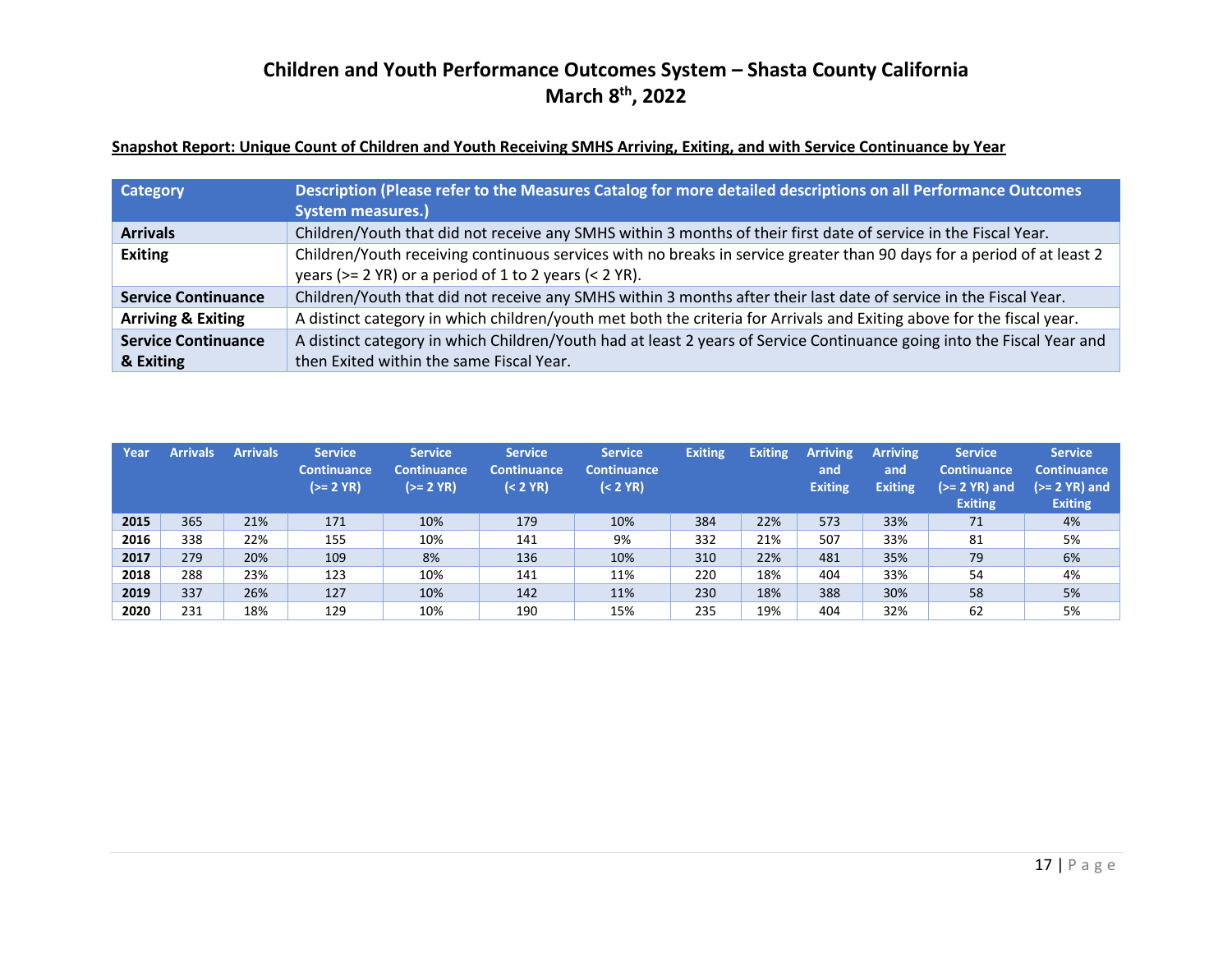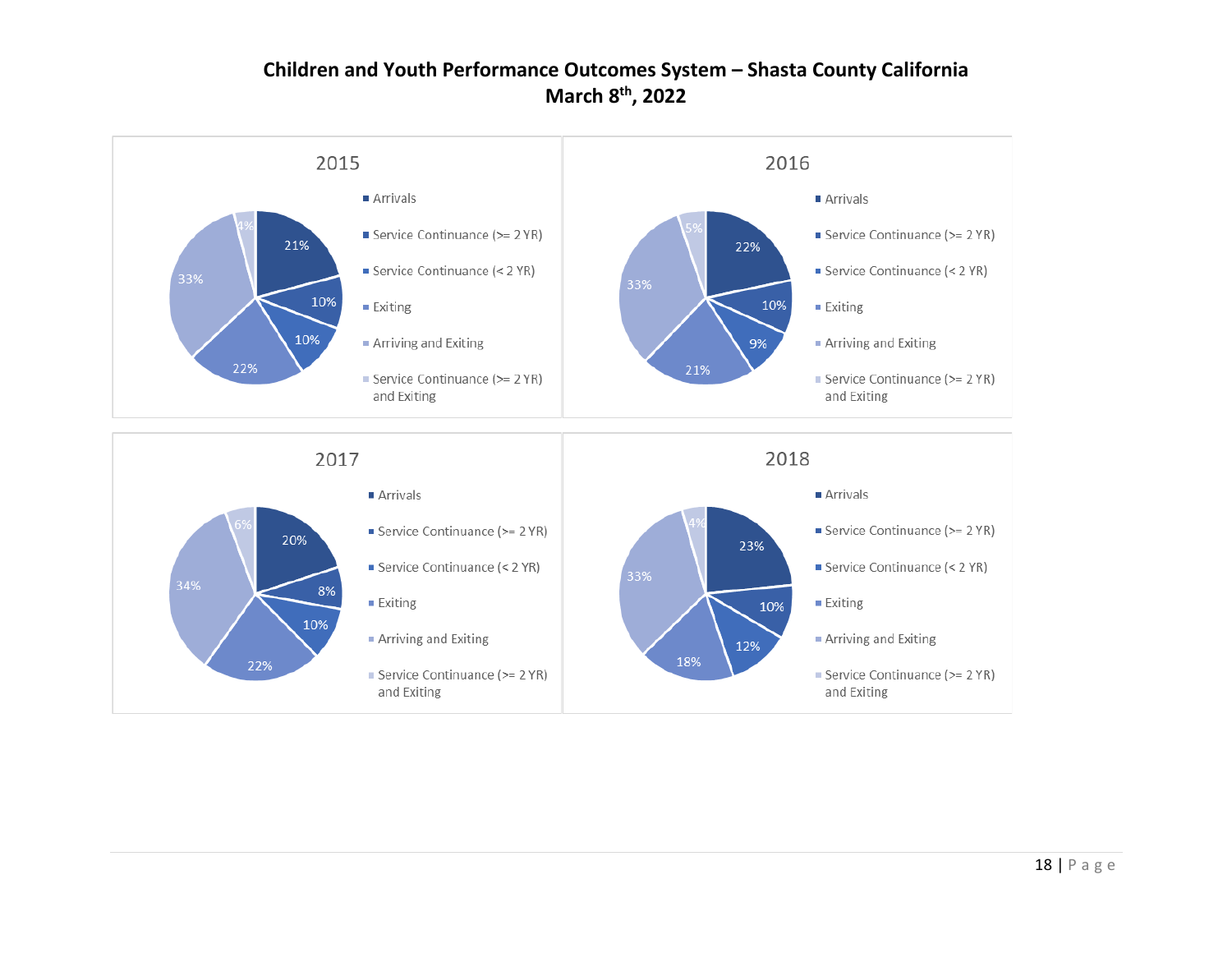